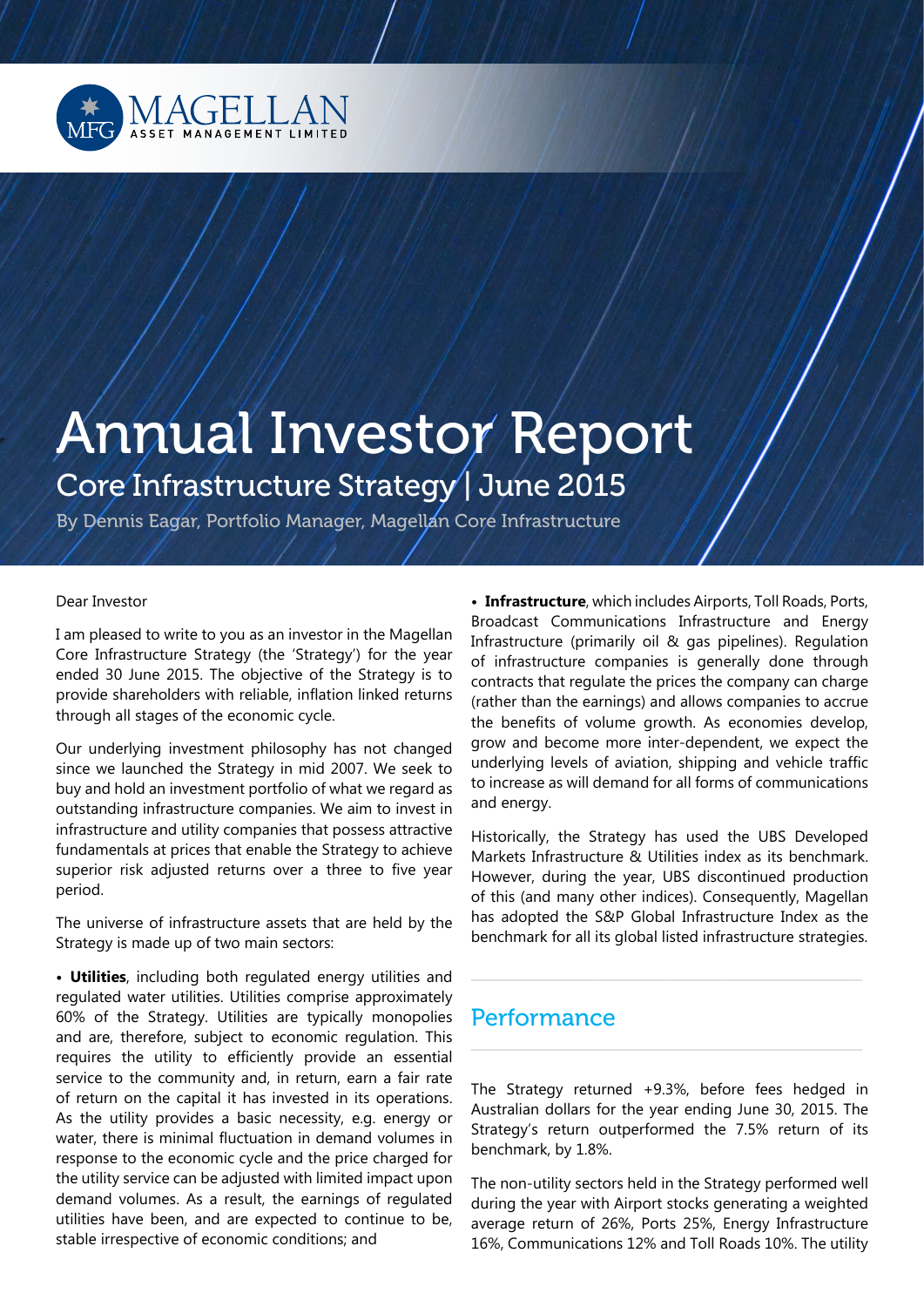exposures performed modestly with a weighted average return of 3%.

Geographically, Asia Pacific and Latin American stocks were the strongest performers returning 22% and 20% respectively. US stocks dragged the performance of the Strategy down, returning less than 1% on average.

The best performing stocks in the Strategy during the year were Mexican airport company OMAB (Total Shareholder Return of +60%), New Zealand power utility Vector (+40%), another Mexican airport company ASURB (+38%), Zurich Airport (+35%), Auckland Airport (+33%) and Australian toll road company Transurban (+32%). Approximately one-third of the stocks in the Strategy saw negative returns for the year, the vast majority being US utilities. US utilities had delivered exceptional returns in previous years so some fall back was not unexpected.

In terms of the stocks included in the new benchmark index but excluded from the Strategy because they do not meet Magellan's stringent definition of investment grade infrastructure:

• Companies with a meaningful exposure to competitive power generation delivered negative returns as did pipelines with a meaningful exposure to the price of oil (Magellan includes oil & gas pipelines in the Strategy only if their earnings are not dependent on the price of the product being transported and they are not structured as MLPs);

• Japanese stocks were up strongly generating a weighted average return of +62%;

• Chinese infrastructure stocks were also up strongly (+25%) although results were highly variable from a high of +41% (China Merchant Holdings) to a low of -48% (China Resources and Transportation Group). However, Chinese infrastructure stocks fell heavily in the last month of the year and continued to do so post year end.

A Reflection on the Last Five Years

\_\_\_\_\_\_\_\_\_\_\_\_\_\_\_\_\_\_\_\_\_\_\_\_\_\_\_\_\_\_\_\_\_\_\_\_\_\_\_\_\_\_\_\_\_\_\_\_\_\_\_\_\_\_\_\_\_\_\_\_\_\_\_\_

\_\_\_\_\_\_\_\_\_\_\_\_\_\_\_\_\_\_\_\_\_\_\_\_\_\_\_\_\_\_\_\_\_\_\_\_\_\_\_\_\_\_\_\_\_\_\_\_\_\_\_\_\_\_\_\_\_\_\_\_\_\_\_\_

As we have discussed in previous investor letters, there is no universally agreed definition of what is or is not an infrastructure asset. Therefore, every manager needs to define their investment universe as the first step in building a portfolio. Magellan uses what most asset consultants and research houses judge to be the most conservative definition of the term infrastructure of all listed infrastructure managers globally. Magellan refers to the universe of stocks meeting our definition as the Magellan Core Infrastructure Index. The following analysis uses the performance of stocks included in this index to review the key trends in the last five years.

Over the last 5 years, the Magellan Core Infrastructure Index returned 18.4% per annum before fees (compared to a before fee return from the Magellan Select Infrastructure Strategy of 19.8% per annum). The following graph shows returns by sector over this period (which we calculate by taking the average local currency return of the stocks in that sector). The key observations to be made from this data are:

• As we would expect, the returns from the utility sectors were more consistent than the non-utility sectors

• The higher returning non-utility sectors were led by the Airports sector which returned 25% pa over the period.



Figure 1: Magellan Core Infrastructure Index by Sector.

The next graph shows returns by region. Clearly, the Latin American returns, which are primarily driven by four Mexican airport companies, were outstanding while the Asia Pacific stocks also performed very strongly (note that we only include developed markets in the Asia Pacific region). It is worth noting that, despite the ongoing economic problems in Europe, stocks from that region performed in line with the US, UK and Canada.

**Figure 2:** Magellan Core Infrastructure Index by Geography.





Source: Magellan Asset Management Limited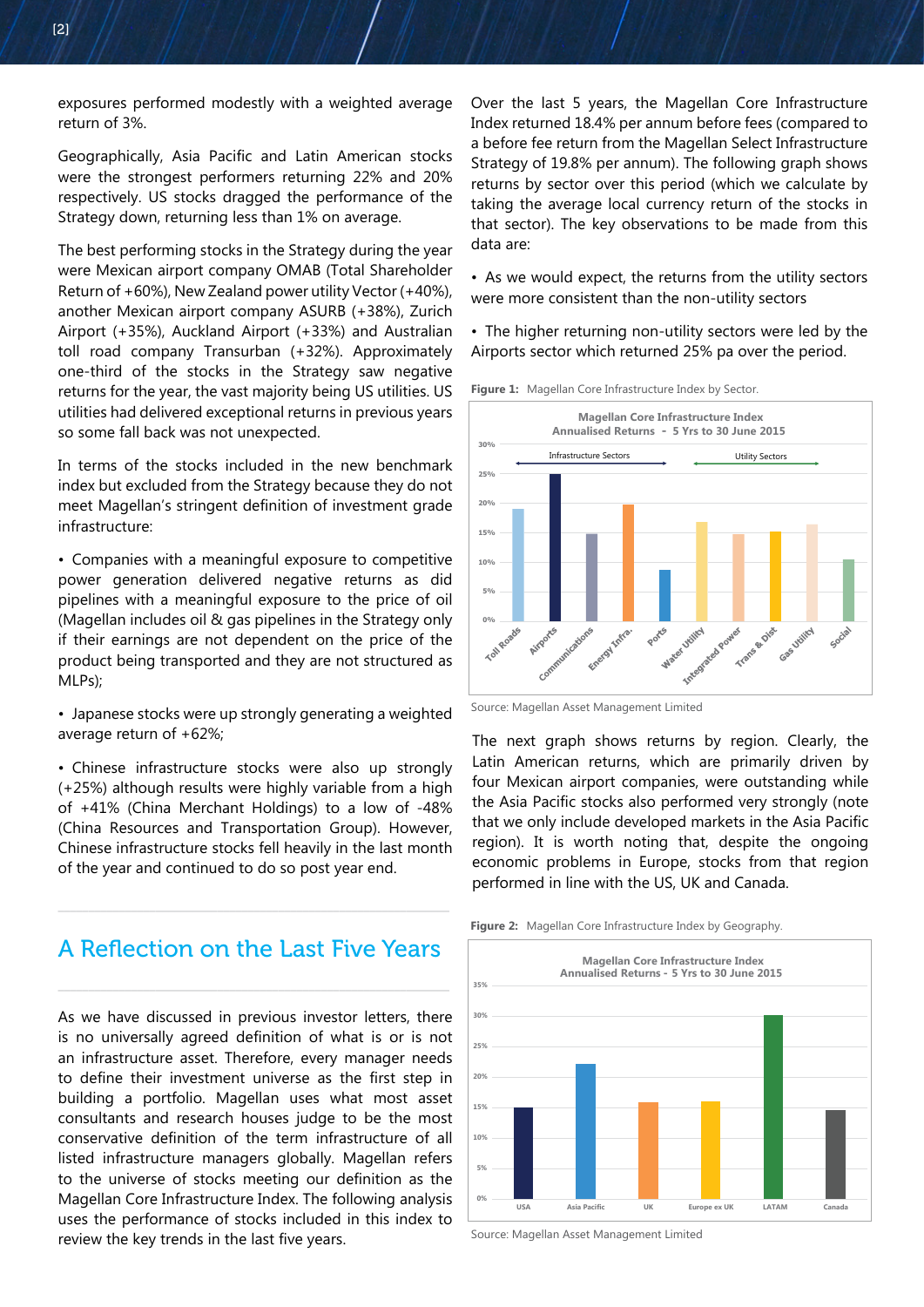In terms of individual stock performance:

- The best performing stock was Mexican airport company OMAB with a TSR of 38.5%;
- 5 of the 6 best performing stocks were airports;
- Pleasingly, only one stock of the 86 stocks in the index delivered a negative return over the five year period.

Finally, one of the key reasons that investors choose to include global listed infrastructure in their asset allocation is to diversify their exposures from global equity markets. One of the key criteria used to measure how effective an investment is at risk reduction and diversification is called 'Downside Capture'. This measures how the investment performs when equity markets go down. An analysis of performance over the five years to 30 June 2015 shows that the Magellan Core Infrastructure Index's downside capture ratio was -0.1 (and indeed the Strategy achieved the same result). This means that, on average, the index delivers investors a positive return when global equity markets fall.

Magellan believes that infrastructure and utility assets, with requisite earnings reliability and a linkage of earnings to inflation offer an attractive, long-term investment proposition. Furthermore, given the predictable nature of earnings and the structural linkage of those earnings to inflation, the investment returns generated by infrastructure assets are different from standard asset classes and offer investors valuable diversification when included in an investment portfolio. In the current uncertain economic and investment climate, the reliable financial performance of infrastructure investments makes them particularly attractive and an investment in listed infrastructure can be expected to reward patient investors with a three to five year timeframe.

Yours sincerely,

**Dennis Eagar Portfolio Manager**

# Portfolio Outlook and Strategy

The Strategy is designed to provide reliable returns in all but the most extreme market conditions. Excluding the impact of FX effects, Magellan expects the strategy to provide a gross return of inflation plus 5% to 6% over the medium term. The Strategy marginally exceeded that expectation during the last year and we now see the utilities market as broadly in equilibrium while infrastructure stocks, particularly those in Europe, remain cheap.

## Contact Details

Level 7, 1 Castlereagh Street, Sydney, NSW 2000 Australia.

 $\overline{6}$  +61 2 8114 1888  $\equiv$ <sup>o</sup> info@magellangroup.com.au